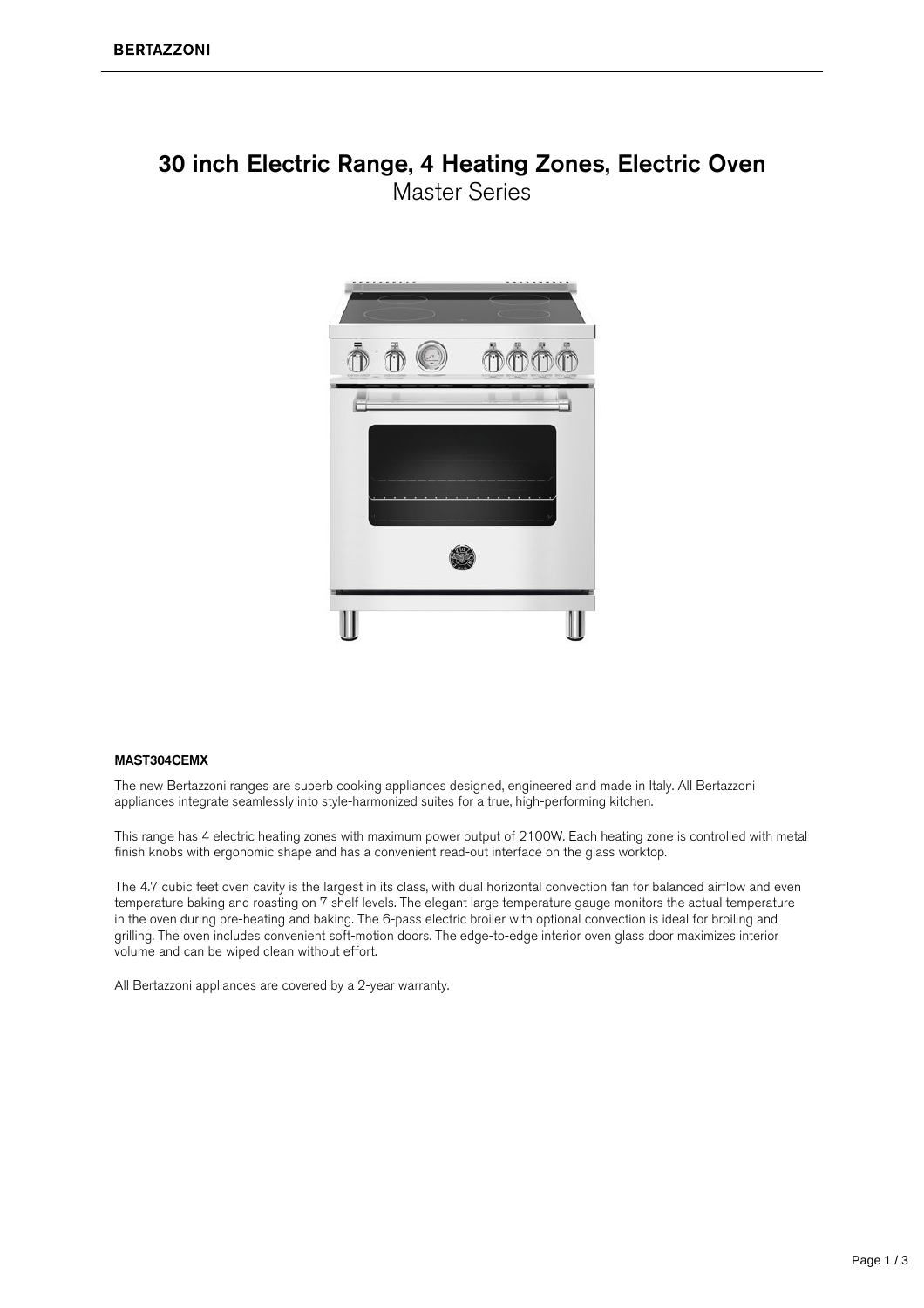# **Specifications**

## **Features**

| Worktop                |                                                                                                                     |
|------------------------|---------------------------------------------------------------------------------------------------------------------|
| Size                   | 30 in                                                                                                               |
| Cooking zones          | $\overline{4}$                                                                                                      |
| Worktop type           | electric                                                                                                            |
| Knobs                  | metal coated                                                                                                        |
| Backguard              | yes                                                                                                                 |
| <b>Cooking zones</b>   |                                                                                                                     |
| Induction front right  | Ø 6 1/2 in - 1200 W                                                                                                 |
| Induction front left   | Ø 9 in - 2100 W                                                                                                     |
| Induction back right   | Ø 7 3/4 in - 1800 W                                                                                                 |
| Induction back left    | Ø 6 1/2 in - 1200 W                                                                                                 |
| Oven cavity            |                                                                                                                     |
| Oven configuration     | single                                                                                                              |
| Oven fuel              | electric                                                                                                            |
| Oven type              | electric multifunction                                                                                              |
| Oven broiler type      | electric                                                                                                            |
| Cooking modes          | bake / bottom bake / broil / convection / convection bake / convection broil / fast<br>preheat / pizza / upper bake |
| Oven volume            | $4.7$ ft <sup>3</sup>                                                                                               |
| Oven convection system | dual horizontal fans                                                                                                |
| Inner oven door        | triple                                                                                                              |
| Removable inner glass  | yes                                                                                                                 |
| Oven levels            | 7                                                                                                                   |
| Door hinges            | soft-motion                                                                                                         |
| Wire-shelves           | $\sqrt{2}$                                                                                                          |
| Tray                   | 1 enamelled                                                                                                         |
| Grill trivet for tray  | yes                                                                                                                 |
| Oven lights            | double lateral                                                                                                      |